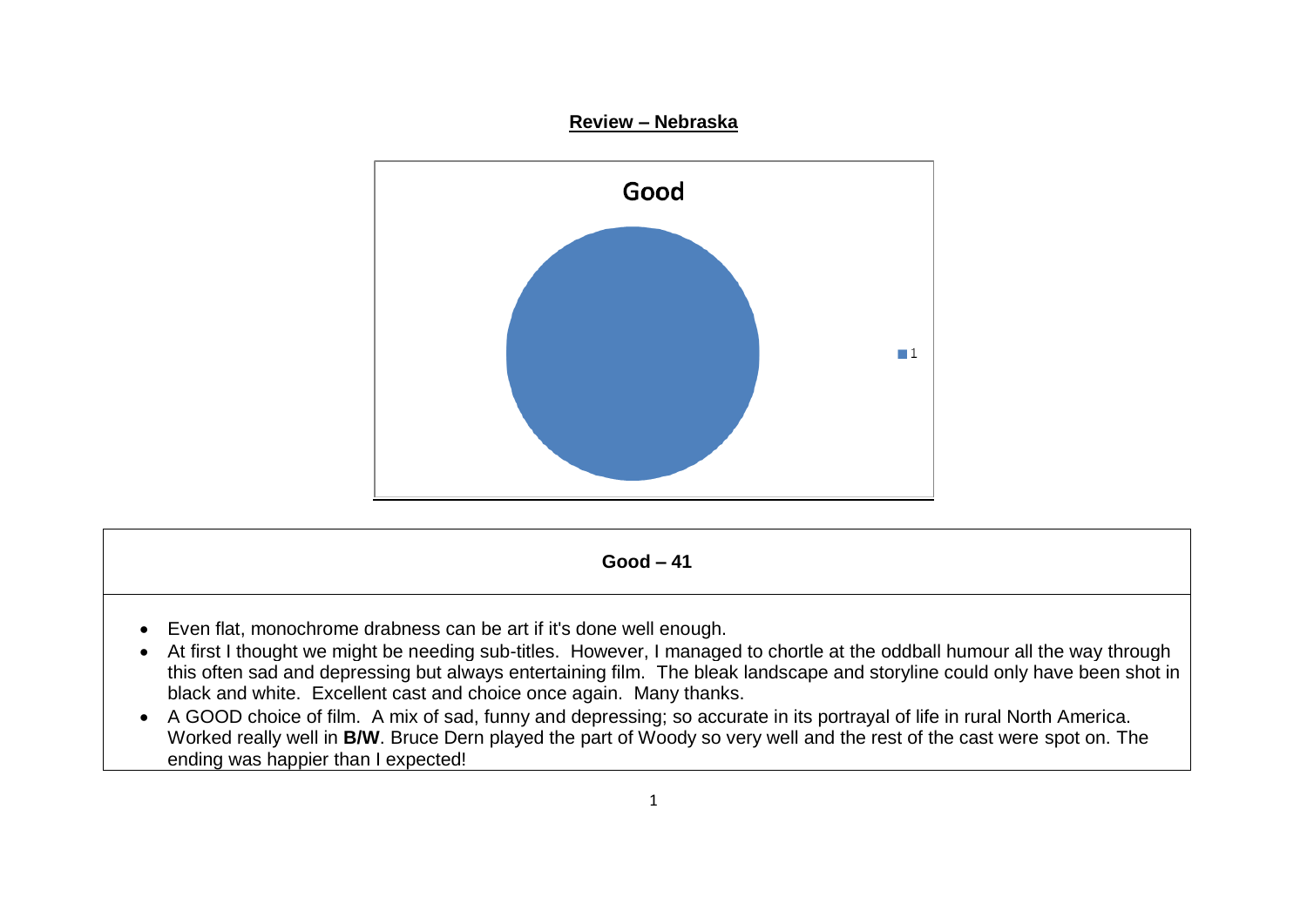- Gently entertaining, improved as the film progressed. Very funny in places. Thank you; definitely worth seeing.
- Funny, touching film about the love ordinary people have for each other. Great performances. And doesn't it make you glad you don't live in America!
- Excellent performances especially from the 3 central characters, lots of gentle humour.
- I thought it was a good film and was very pleased to have seen it.
- Great acting.
- Excellent. Second time I'd seen it and I thought it was all pitched perfectly. Funny, poignant and the shots of the family all watching tv and the great mugging scene were still as entertaining as ever second time through.
- A delightful film especially in B&W. Good acting & some fine music. I stayed right to the end to hear it all. The scenery wasn't very enticing but that's realism for you.
- My husband and I and our guest all enjoyed it very much. Supper beforehand was delicious too, and such a perfect evening to sit outside. Delightful! Thank you.
- A very enjoyable film about family relationships and communication between generations. Intriguing use of high key black and white made for stunning landscapes.
- Good [very]. We enjoyed the film immensely, thank you.
- Very Good.
- I very much enjoyed last night's film. It was funny and I liked all the characters. Another nice evening, thank you.
- Quietly delivered an emotional punch. Humorous too, and the imagery of the mid-West will stay in the memory.
- Excellent, that's four really good films in a row (along with Boyhood, Ida and Keeping Rosy), well done to the selection committee! I was really looking forward to this one and it didn't disappoint. Laugh out loud funny in places, really touching, great acting and soundtrack.
- It took me some while to start enjoying the story and to warm to any of the characters, but gradually I started to find them sympathetic. What a cussed old man; his wife was great and knew how to command respect. Barely noticed it was black & white. Thank you committee - a good choice.
- We thought *Nebraska* was good and loved the ending!
- We enjoyed the film very much. Wasn't sure if we would, so was a great surprise. Funny and heart-warming.
- I thought it was very good. I'd literally come from visiting my dad in the home he's just gone into so it rang a lot of bells and initially, I thought it was going to be too depressing but it wasn't; just honest and understated and I learned a bit more about life from it. Thank you for screening it.
- Excellent film, really enjoyed along with my two friends.